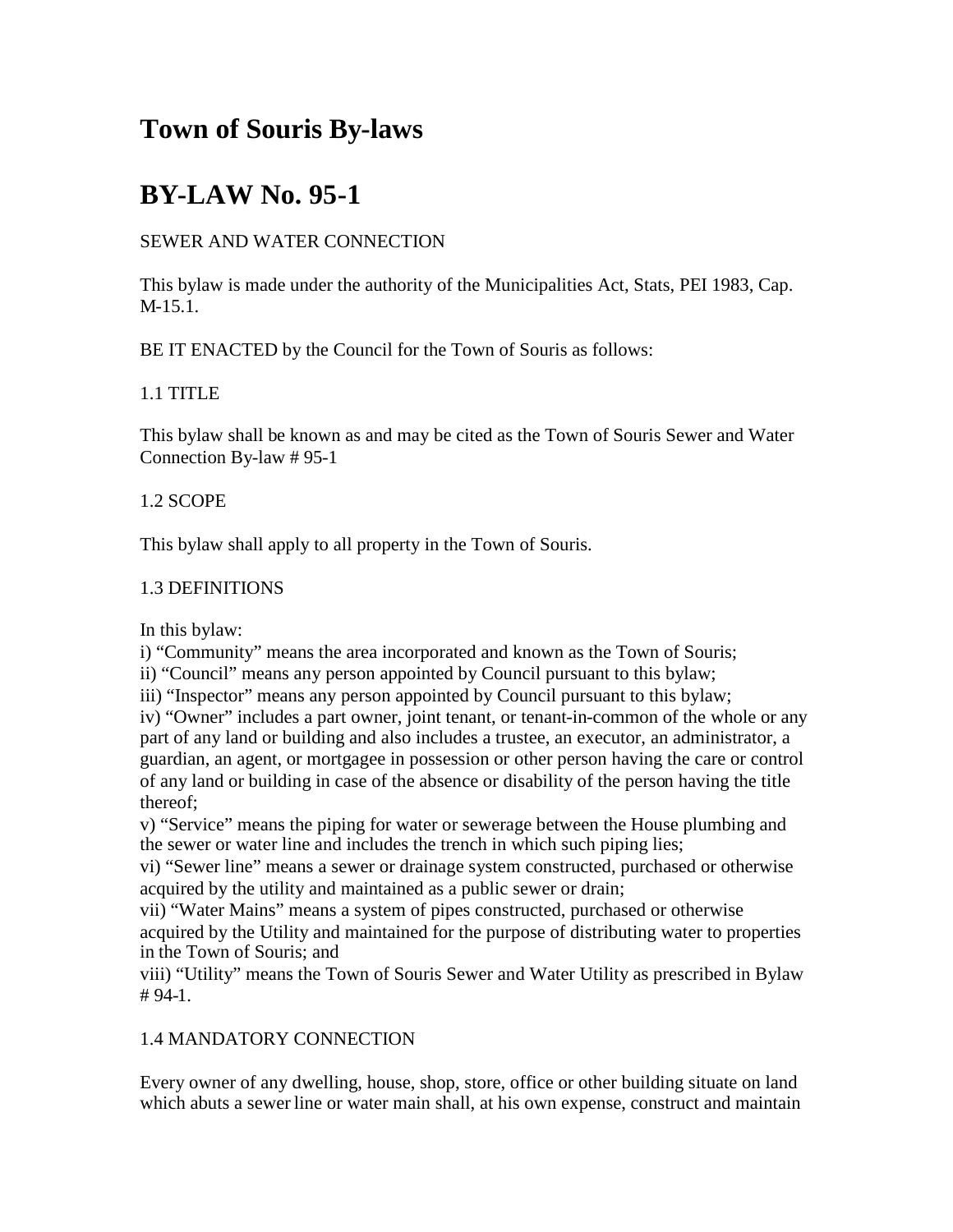a sewerage drain or water service pipe therefore and connect the sewerage drain or water service pipe with the sewer line or water main in accordance with the specifications of this bylaw. The said owner shall construct the sewerage drain or water service pipe within six months of substantial completion of the sewer line or water main and, upon connection to the sewer line or water service pipe, shall be responsible for the pumping out and the infilling of any private septic tank then situate upon the land serviced by a sewer line.

#### 1.5 INSPECTOR

The Utility shall appoint an inspector for the purpose of supervising the construction and maintenance of sewerage drains and water service pipes and for the purpose of ensuring compliance with this bylaw. The inspector shall be the Maintenance Foreman of the Town of Souris.

Every sewerage drain and water service pipe shall be constructed under the supervision of the inspector, and shall be of such size and at such level and descent and with such mode of piercing or opening into the sewer line or water main, and generally in such manner and of such materials as the inspector directs, and no such sewerage drain or water service pipe shall be covered in until it has been approved by the inspector.

#### 1.6 INSTALLATION SPECIFICATIONS - SEWER DRAIN

Notwithstanding the generality of subsection 1.5 of this bylaw, every sewerage drain shall be constructed and maintained in accordance with the following minimum specifications:

i) Internal plumbing shall extend 3 feet outside the foundation wall and be in accordance with the Canadian Plumbing Code.

ii) The internal plumbing, drain materials and installation are to be of sufficient quality to ensure that no storm water, surface water, foundation drain tile, sump pumps or rainwater discharges into the sanitary sewerage system.

iii) The internal plumbing shall have a clean-out immediately inside the foundation wall and a backwater valve installed in the upstream side of the clean-out. The clean-out and backwater valve must be accessible for maintenance by the owner and exposed for inspection by the inspector.

iv) The trench width for the service installation shall be a minimum of 2 feet wide at the elevation of the service and have sides sloped to prevent cave in. The trench depth shall be governed by the depth of the service elevation at the property line, and the clean-out elevation.

v) Changes in direction of the service, either horizontal or vertical are to be avoided and are not permitted without the prior written approval of the inspector.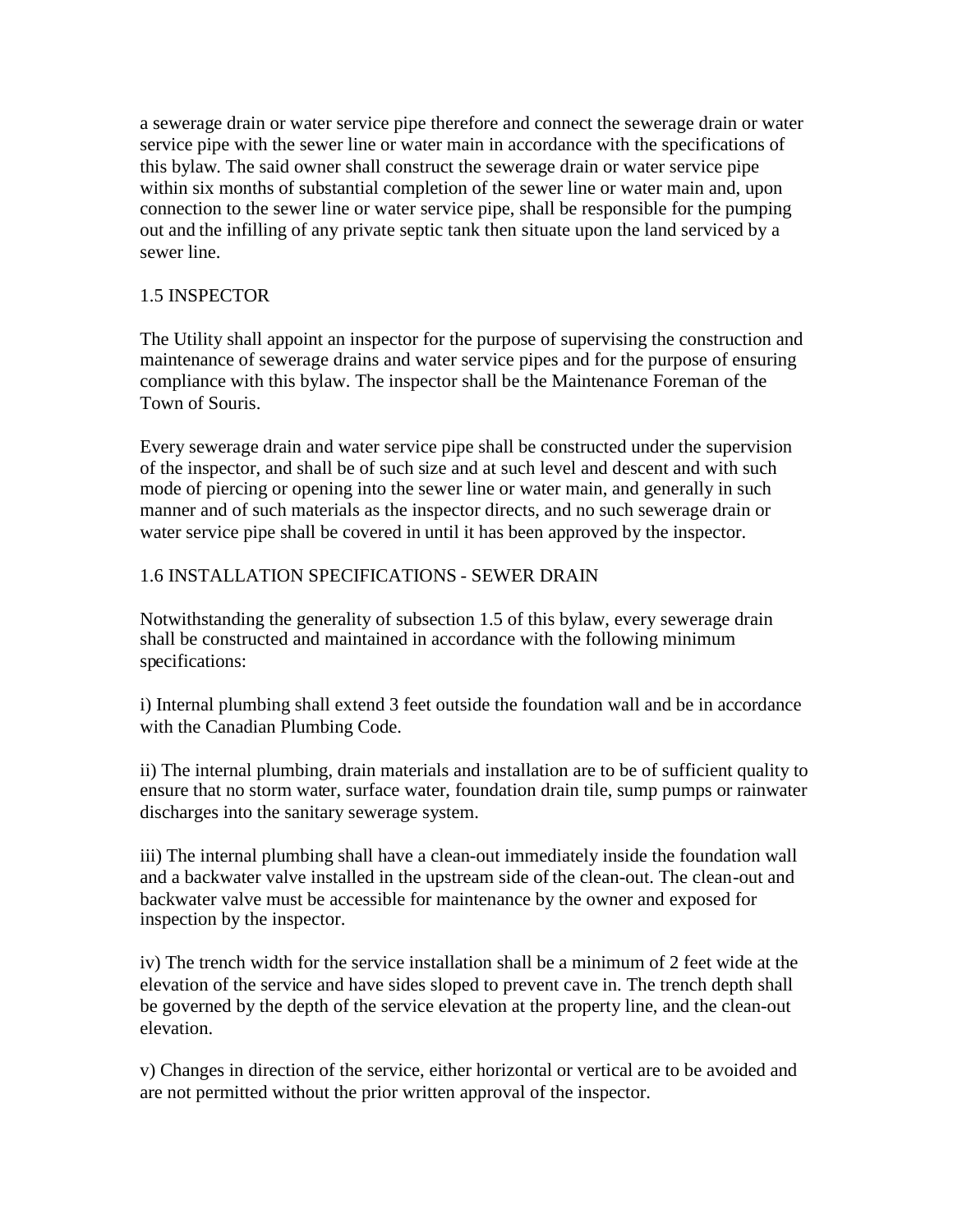vi) The inspector shall determine the diameter of the service; pipe and fittings (100 mm diameter minimum, gasketed PVC, DR35, or DR28).

vii) All connections to the sewer line shall be by means of a PVC saddle, Wye, or Tee.

viii) Minimum allowable lateral grade is to be 2.0%.

ix) All bends in the service must be made using "long radius" or "sweep" type PVC elbows. The maximum bend or turn in the system shall be 45 degrees.

x) Service lines to be properly bedded, hand backfilled and tamped to a minimum of 300 mm above the pipe. Compaction required above this level is up to the home owner and contractor. Service lines to be bedded in sand, compacted, for the full trench width, from 150 mm under to 300 mm over the service line.

xi) The service shall be used for sanitary sewer only. No sump pumps, floor drains, roof drains, etc., are allowed connections into the system.

xii) Where length of connection pipe from lot line to building connection exceeds forty (40) feet, a cleanout shall be installed a maximum of forty (40) feet from the lot line.

xiii) Pipe from the lot line to the cleanout shall be the same size pipe as provided by the Utility from the main line to the lot line.

### 1.7 INSTALLATION SPECIFICATIONS - WATER SERVICE PIPE

Notwithstanding the generality of subsection 1.5 of this bylaw, every water service pipe shall be constructed and maintained in accordance with the following minimum specifications:

i) Service Pipe

a) The inspectorshall determine the diameter of the service; pipe and fittings (19 mm diameter minimum).

b) Service pipe shall be copper tubing to ASTM B68 Type  $K<sub>o</sub>$  annealed, suitable for direct bury;

c) Service pipe shall be installed with minimum 1.8 metres cover;

d) Pipe bedding shall be sand or suitable native materials;

e) Service pipe shall be flushed, pressure tested and disinfected in accordance with standards established by AWWA and with approval of the Utility; and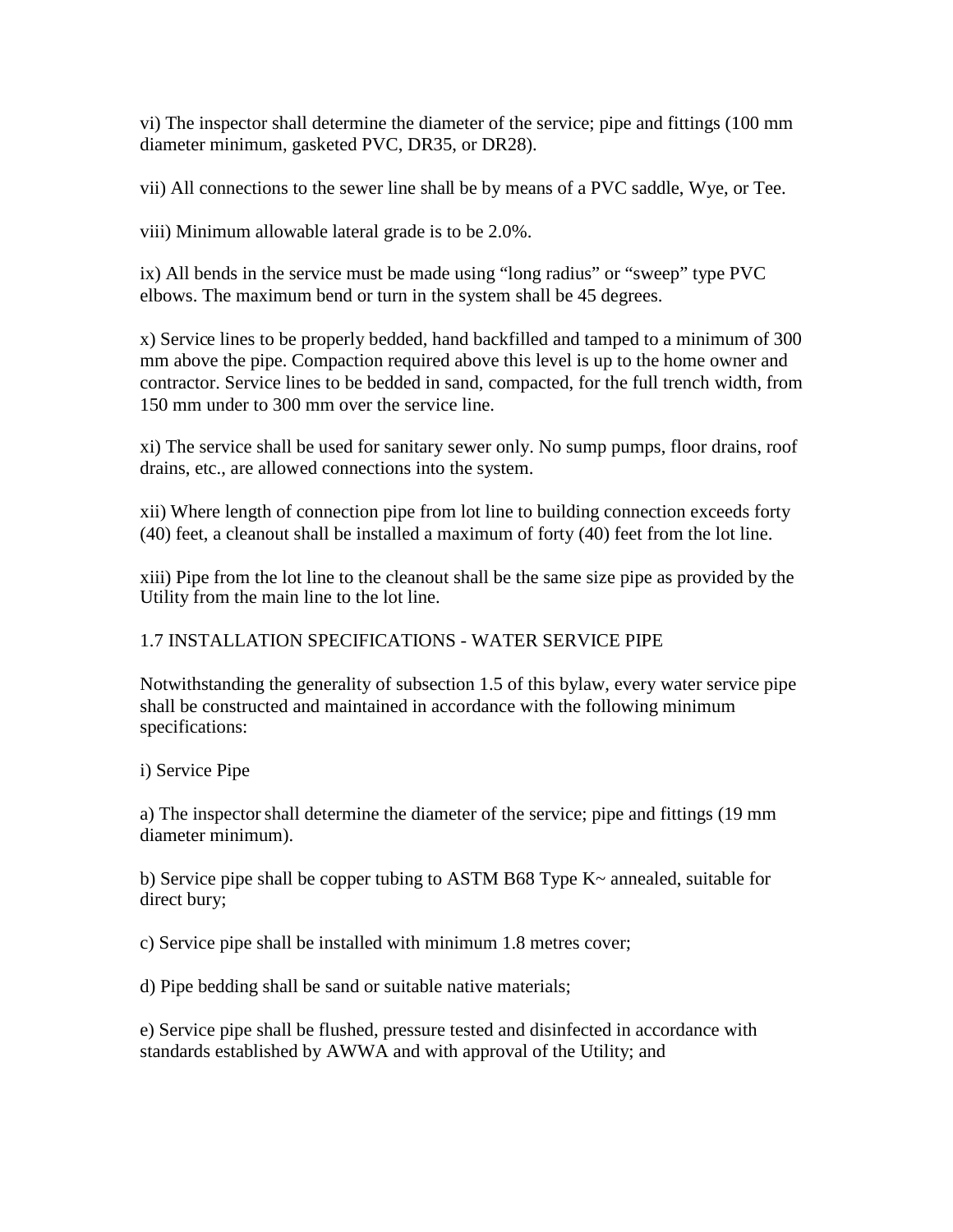f) Services shall be installed at the midpoint of each lot unless otherwise approved by the Utility.

g) Pipe from the lot line to the building should be the same size pipe as provided by the Utility at the lot line.

h) The trench width for the service installation shall be a minimum of 2 feet wide at the elevation of the service and have sides sloped to prevent cave-in. The trench depth shall be governed by the depth of the service elevation at the property line.

ii) Service Brass

a) Brass corporation stops shall be red brass to ASTM B62-80 compression type having threads to AWWA C800-66. Acceptable product is a Mueller H-15008.

b) Main stops shall be tapped into the upper half of the water main and inclined at an angle of 450; with the horizontal. All main stops are to be left open before backfilling. Do not tap closer than 1000 mm to adjacent service or pipe joint.

c) Brass curb stops shall be red brass to ASTM B62-80 compression type with drains. Curb stops to have adjustable bituminous coated iron service box plumb over stop to suit depth of bury. Acceptable products are:

- Service box, Mueller A-726

- Curb stop, Mueller H-15219.

d) Couplings and adaptors shall be compression type. Acceptable product is a Mueller H-15403.

### 1.8 INSPECTOR ENTERING PROPERTY

The inspector shall be entitled to enter upon any property for the purpose of inspecting any drain or for the purpose of determining if any owner has complied with the provisions of this bylaw.

#### 1.9 PENALTY

Any person who contravenes any of the provisions of this bylaw is guilty of an offence and upon conviction is liable to a fine of not less than One Hundred Dollars (\$100.00) and not more than Five Hundred Dollars (\$500.00) and any such fine may be levied for each day that the offence continues.

#### 1.10 EFFECTIVE DATE

This bylaw shall come into force effective February 13, 1995